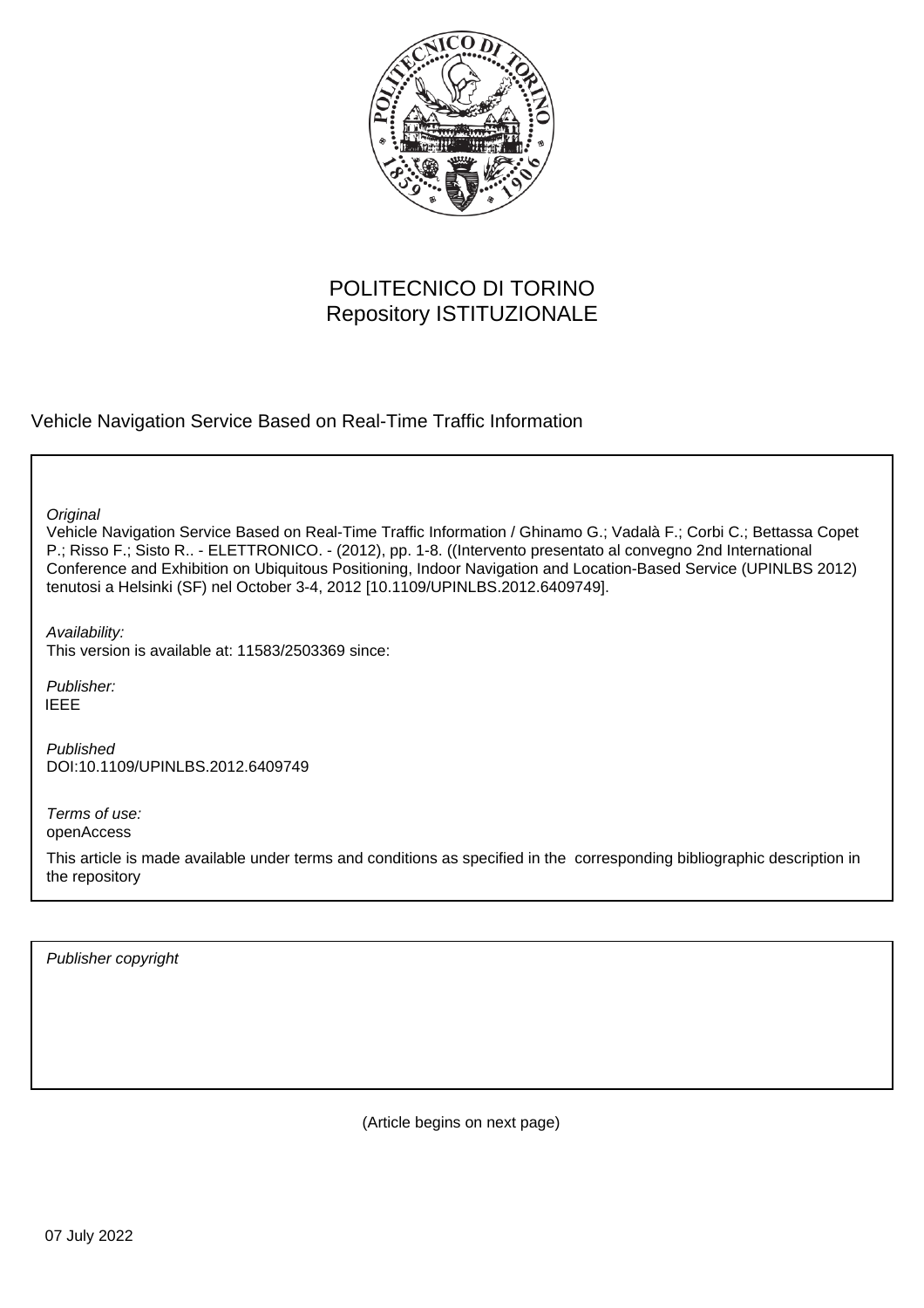# Vehicle Navigation Service Based on Real-Time Traffic Information

A RESTful NetAPI Solution with Long Polling Notification

Giorgio Ghinamo, Francesco Vadalà, Cecilia Corbi Telecom Italia, Torino Italy name.surname@telecomitalia.it

*Abstract***—GNSS-assisted vehicle navigation services are nowadays very common in most of the developed countries. However, most of those services are either delivered through proprietary technologies, or fall short in flexibility because of the limited capability to couple road information with real-time traffic information. This paper presents the motivations and a brief summary of a vehicle navigation service based on real-time traffic information, delivered through an open protocol that is currently under standardization in the Open Mobile Alliance forum.** 

*Keywords: Infomobility, GNSS-Assited Navigation, REST NetAPI.* 

# I. INTRODUCTION

Navigation Devices (NDs) represent a common tool for getting driving assistance. However, most of those devices are based on proprietary service providers (e.g., Google, TomTom, Garmin, etc) that cannot guarantee interoperability. Furthermore, those devices are often poorly integrated with real-time dynamic traffic information, which , according to market surveys, are considered an interesting plus for potential customers because of their capability to optimize driving time and fuel consumption, e.g., by avoiding to select a road blocked for an accident. For this reason, the TPEG (Transport Protocol Expert Group) standardization forum defined a technical specification addressing real time traffic information delivery applications. For instance, the ISO TS 18234 series [1] defines the data structures to convey traffic information, in details:

- travelling time and delays structures for each road segments;
- information about road obstructions, due to accidents or works;
- parking lot information.

However the work done in TPEG assumes that a broadcast communication channel (e.g., digital radio broadcasting) is being used by the application; this choice, even if suitable in some cases, has also some cons, and the broadcasting media Piergiuseppe Bettassa, Fulvio Risso, Riccardo Sisto Dept. of Computer and Control Engineering Politecnico di Torino, Torino, Italy name.surname@polito.it

may represent an obstacle for the deployment of the application for the following reasons:

- Unavailability in many countries of broadcasting bearers offering the bandwidth required by the TPEG application
- Broadcasting technology imposes constraints on the flexibility in data transmission, in particular in the resolution of road segments, in its geographic coverage and time span.

The ISO TS 24530 [2] series issued by TPEG provides an XML encoding schema for info-mobility information entities defined in the TS 18234 series [1], which enables these XML structures to be used to access TPEG information over the (wireless) Internet. However, this results in an approach that mimics the simple download of a file containing traffic information, which implies a rather inefficient access because of the unavailability of filtering mechanisms that enable the selective access to the provided information.

In this technological scenario, delivering traffic information over mobile data network, with efficient bandwidth occupation, gains importance for mobile operators. Using a two-ways communication channel, customized traffic information may be delivered to the ND and filtered according to journey parameters and selected time; optimal routing for the defined journey may as well be proposed and updated along the drive, taking into account real-time and forecast traffic information. Mobile operators have the edge over other actors in delivering traffic and routing information, due to the fact that they can obtain traffic information by exploiting their own assets. Two different strategies may be implemented by mobile operators to calculate driving times and delays for road segments;

- Anonymous tracking of mobile voice calls
- Tracking of GPS satellite navigation (or ND) users

While the former approach is transparent to the user and hence can be deployed by placing the proper HW/SW in the mobile network, the GPS-based navigation device tracking approach offers better accuracy in terms of user position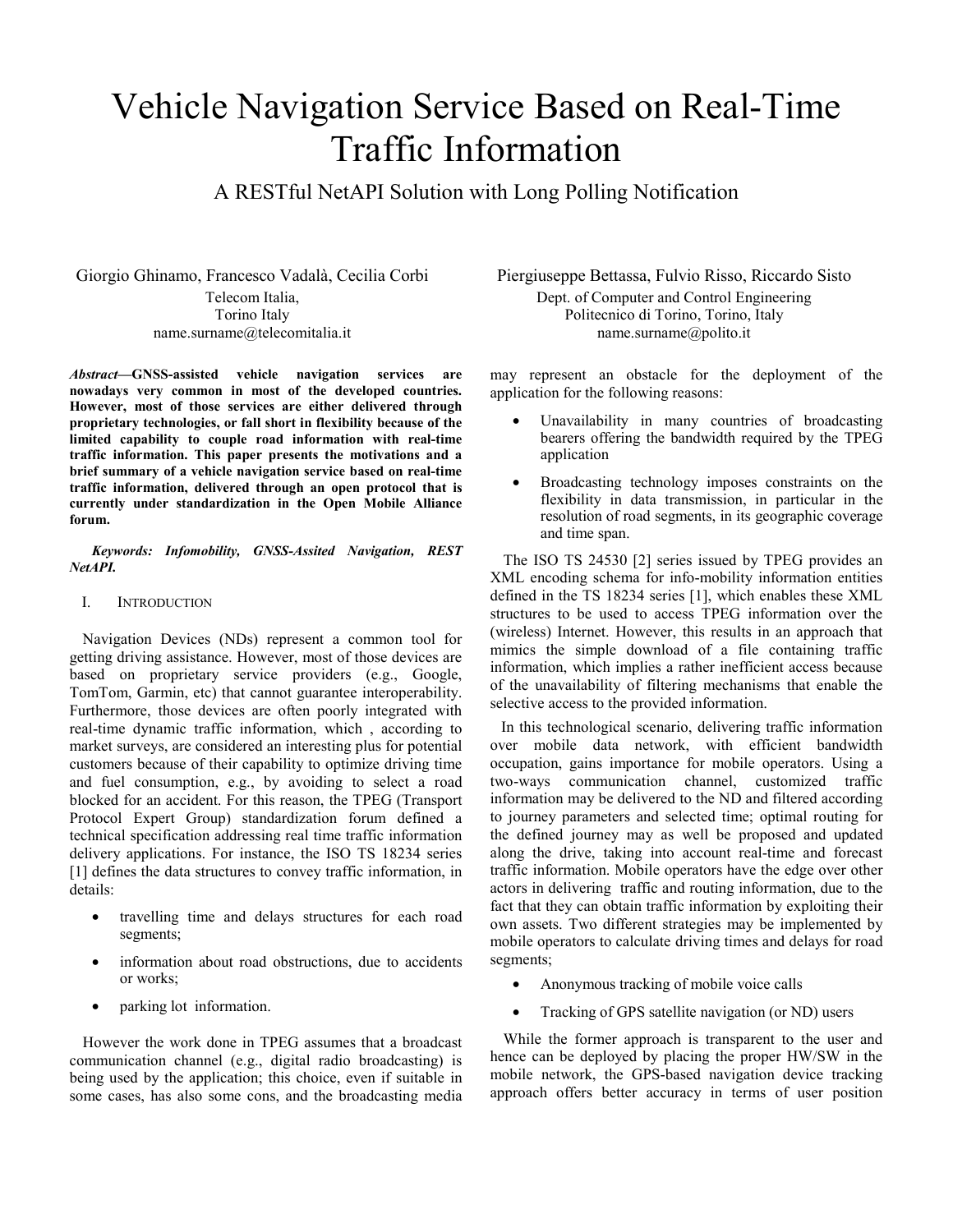particularly in rural areas, which turns into an higher resolution in road segments definition.

This paper shows how all the above ideas can be put into practice in the definition of an open standard, closely related to the already existing TPEG standards, which is currently under standardization in the Open Mobile Alliance forum. The rest of the paper is organized as follows. Section 2 describes the reasons for a standard protocol for Dynamic Navigation, while Section 3 presents the main scenarios and use cases for Dynamic Navigation service. Section 4 describes the architecture and main functionalities of the proposed solution, while a possible usage scenario with detailed messages flow is presented in Section 5. Finally, some concluding remarks are presented in Section 6, while the main technologies available for mobile operators to estimate road network performance parameters are summarized in Appendix I.

II. THE NEED FOR AN OMA STANDARD SOLUTION FOR REAL TIME NAVIGATION

So far, application providers targeting dynamic navigation developed mainly proprietary platforms. Nevertheless a standard specification for this service would allow the mobile operators to offer this service to their costumer in an interoperability scenario among different ND vendors and navigation service platforms. This standardization framework aims at allowing large-scale deployments and interoperability of ND Clients and Traffic management Servers in a timely manner. Service providers will have the option to offer dynamic navigation services without having to deploy platforms based on proprietary standards. Such proprietary solutions force users to purchase specific applications provided by incumbent actors. In an open environment, final users will be free to select devices or applications in a fully interoperable scenario.

Functionalities in the navigation domain have already been defined by OMA SUPL framework: a complete set of procedures for tracking and triggering is supported, further more procedures for Assisted GNSS and high accuracy assistance (lane detection) have been included in SUPL [3]. The new enabler represents an additional step toward the full support of navigation applications by the OMA standardization framework.

The OMA DynNav solution presented in this paper reuses all the achievements reached by the TPEG ISO standardization group where data structures for info-mobility have been defined, and it will allow bandwidth optimization with respect to the current TPEG service, filtering delivered information based on routes, geographic areas and time.

The REST NetAPI approach has been adopted by the OMA consortium in order to limit the complexity in the implementations and full adhere to the most recent programming paradigms. The full detail of the OMA DynNav application described in this paper can be found in [4] and [5].

III. MAIN SCENARIOS AND USE CASES FOR NAVIGATION BASED ON REAL TIME TRAFFIC INFORMATION

This section presents some use case scenarios that will be enabled by our DynNav service.

# *A. Dynamic vehicle routing: routing information delivery*

This scenario aims at enabling users to connect NDs with a server infrastructure that provides routing information and related traffic information. The ND provides journey information and the server replies with optimal route information for that journey.

The ND requests routing information to the server, sending information about the journey in terms of origin/its current position, final destination, road preferences and vehicle type. The server, based on available real-time and forecast traffic data, estimates the optimal route(s) with related performance parameters and traffic events. From the proposed set of routes, the user deletes the ones he/she is not interested in and subscribes to a notification service in order to receive updated information about *(i)* performance parameters and traffic events for the set of routes, and *(ii)* alternative routes in case of traffic anomalies (e.g. delay or blockage) on current selection, if available.

Optimal routing functionality, based on real time traffic information and current user's position, is not available in current TPEG-compliant solutions.

The DynNav service allows also a different deployment scenario in which a ND proposes a preliminary set of routes to the DynNav server, asking it to provide an estimation of performance parameters and traffic events. As in the previous scenario, the user may subscribe to a notification service to receive updated traffic information and/or alternative routes proposals.

Furthermore, the user can request information about parking lots, public transportation, and Points of Interest (POI) [6] such as restaurants, petrol stations, parking lots, etc., related to the proposed routes.

# *B. Traffic information delivery*

This scenario aims at enabling users to connect NDs with a server infrastructure that provides real-time and forecast traffic information. The users request from the server traffic information (real-time and/or forecast) related to a specific area (e.g., in a city neighborhood, or metropolitan area, a region, etc.). In this scenario the route estimation procedure is executed by the ND.

ND communicates to the DynNav server the area of interest (e.g., a city neighborhood, or metropolitan area, a region, etc.) for which it wishes to obtain information. The DynNav Server selects the information related to the specified area and sends it to the ND. Traffic information includes performance parameters for road segments and traffic events. With this information the ND can estimate the optimal route(s) for the user. The user can subscribe to a notification service: at a later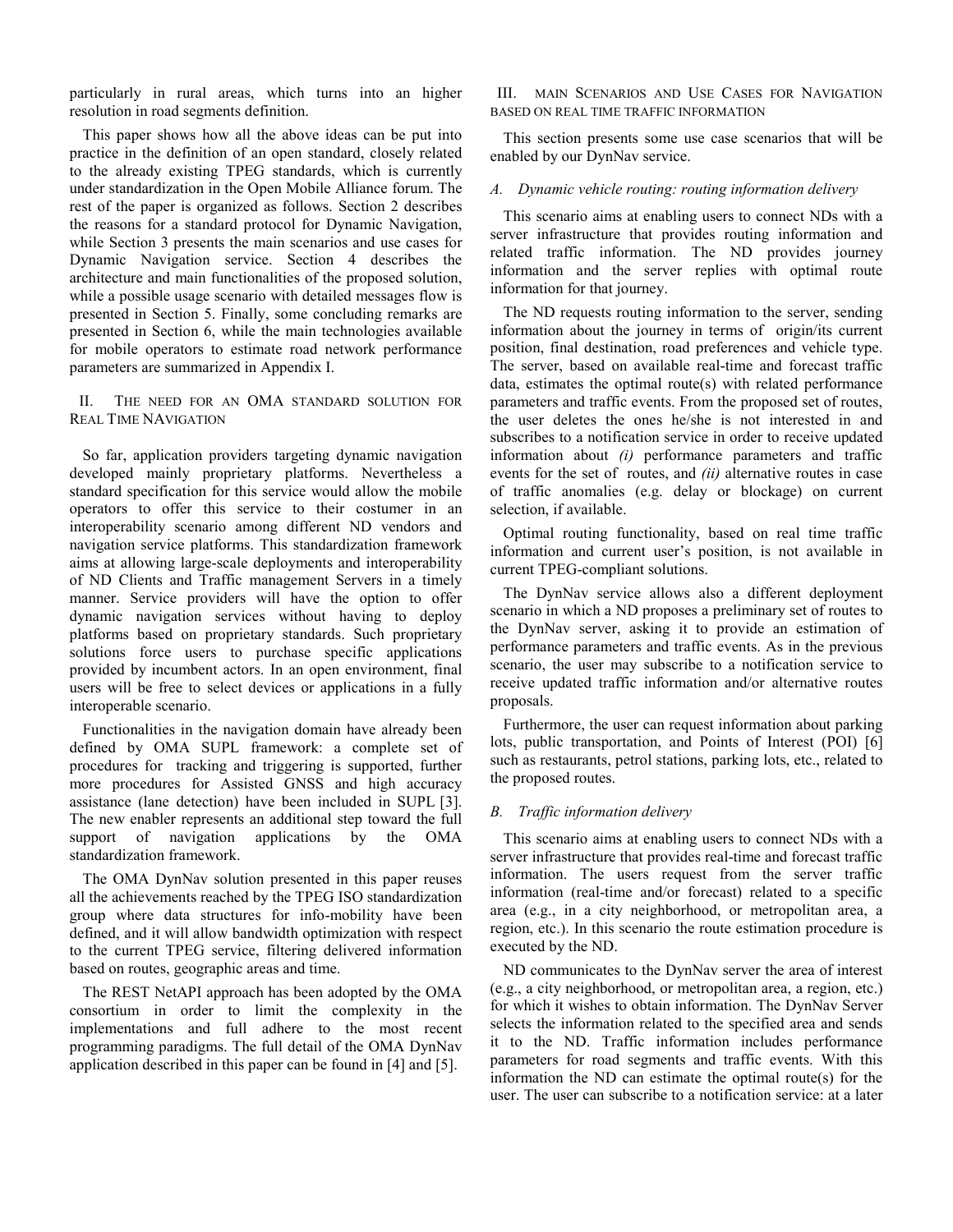stage the server will send updated traffic information to keep the ND aligned with real-time traffic flows and traffic events in the selected area.

# *C. Market benefits*

The user may benefit from this application in terms of travelling time, cost saving and safety; the user may also be informed in real-time about parking lots, public transportation and POIs.

He/she has the freedom to switch to another navigation provider because of the openness of the solution, while currently it is limited to a given service provider unless the entire application is replaced with another one working with the new provider.

# IV. TECHNICAL DESCRIPTION OF THE APPLICATION

# *A. Architecture and main functionalities*

The following figure represents the DynNav architecture, showing the DynNav interface and the components.



**Figure 1: DynNav Enabler Architectural Diagram** 

The DynNav Server performs the following main functions:

- 1. Analysis of journey parameters defined by the ND and proposal of a set of routes, based on real-time and forecast traffic data;
- 2. Provision of real-time and forecast traffic information related to a set of routes proposed by the DynNav server components or by the ND;
- 3. Provision of real-time and forecast traffic information related to one or more areas defined by the ND;
- 4. New route proposal in case one of the following conditions holds:
	- Performance of current route become unacceptable;
	- User diverts and deviates from the current route;
- 5. Provisioning of complementary information (e.g., POIs) related to a route or an area;

6. Notification service of traffic information updates related to the set of routes and or areas previously defined;

Current position of the user may be uploaded on the DynNav server through an external application (i.e. OMA SUPL [3]) or by updating the parameters of the journey.

The DynNav Application, requesting Navigation Information from the server, may reside in a Navigation Device (for turn-by-turn navigation) or in a 3rd party application server. A scenario where the DynNav application resides on an 3rd party application server is represented by journey planning tools offered through the web: the end user will access to real-time traffic information and routing information through an Web interface exposed by the 3rd party application server, the 3rd party application server will access the requested route and traffic information through DyN-1 interface.

# *B. REST approach with COMET long polling*

DynNav follows the OMA RESTful Network NetAPIs guidelines [12] to specify the communication protocol between DynNav server and clients. This section introduces the REST approach and then it discusses how this has been integrated in DynNav.

The REST (REpresentational State Transfer) architecture was defined in 2000 by R. Fielding [10]. The main idea behind REST is that clients and servers interact via (stateless) request and response HTTP messages [11], which refer to a resource identified and addressed by a Uniform Resource Locator (URL). REST does not specify how resources are stored into the server, but only how they are exchanged between server and clients. For instance, on the server side resources are usually kept into a database (or in any other data structure chosen by the implementation) and are then translated into a more neutral representation such as XML or JSON, that will be transported by an HTTP message with the proper encoding. As a consequence, the REST API can be seen as a sort of "implementation detail", as the most interesting part of the solution is determined by the structure of the data on the server, which is specified in the next section.

Being HTTP-based, REST communications can exploit all the HTTP features in terms of authentication, caching and content negotiation, enabling the creation of rather simple APIs based on existing Web standards [11]. With respect to HTTP methods, REST messages make use of the following commands:

- GET, to retrieve a resource
- POST, to create a resource on the server
- PUT, to update the state of a resource
- DELETE, to remove or delete a resource

Responses must explicitly define themselves as cacheable, or not, to prevent clients reusing old or inappropriate data in response to further requests.

The inherent advantages of the REST approach are to simplify the component implementation and maintenance, due to the clear separation of concerns between client and server, and the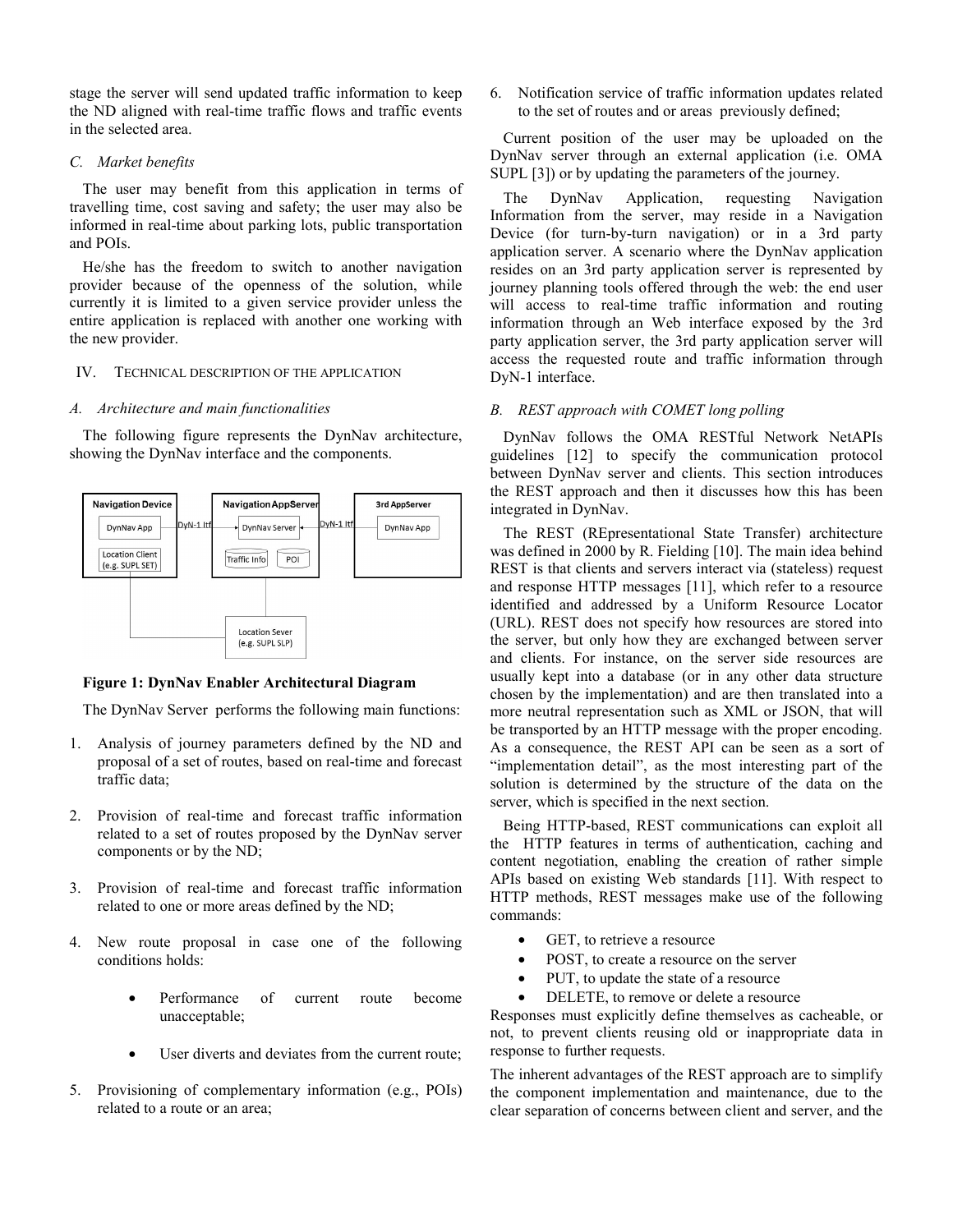possibility to reach high level of architectural scalability, because of the stateless nature.. Please note, that "stateless" does not mean the complete absence of a state, but rather that the server is not required to retain session information about each client for the duration of multiple requests. The result is that in a REST service state is maintained as part of the content transferred from client to server back to client.

DynNav is a REST-compliant service, so it takes advantage of all these features. Moreover, since the stateless approach transfers the entire state at every request, a session can be picked up where it was left off by merely accessing the URI at a later time, regardless of client or server is changed. This is particularly useful in a mobile navigation scenario, where disconnections may happen, and then it is not necessary to introduce overhead to manage reconnections.

Nevertheless, one of the limitations of the REST approach is that transfers have to be started by the client. This is incompatible with some applications in which the servers asynchronously have to initiate the communication toward the client. For instance, the DynNav server has to notify the clients that turned on the subscription for a specific event (e.g., accidents) when such those events happen in the area of interest. This style of communication is called "server push" technology, in contrast to the classic "client pull", where the initial request for data originates from the client.

Since the solution of setting up an HTTP server on mobile devices, to receive pushed notifications, is unfeasible due to limited hardware resources or network limitations (e.g. NATted networks, firewalls), alternative that emulates the pushing are currently used.

Limiting the area of interest to that of the mobile navigation devices, mainly two alternatives to emulate server push are used: Comet long polling [13] and OMA Push [14].

DynNav service, notifications are handled by an additional server, called Notification Server. This server may implement one or both of above solutions, DynNav does not specifies constraints about the choice.

OMA Push solution is SMS-based: an SMS containing URL of updated resources are send in an text message, then client can retrieve updated resource on the server.

The rest of the section shows the long polling technique and its implementation known as Comet. From a research point of view, long polling is a more stable solution, since it does not require a real mobile device and can also be used easily inside emulators. In a real business scenario, the choice between OMA Push and long polling (or both) solutions has to be evaluated on an ad hoc basis.

Long polling is a variation of the traditional polling technique and emulates the push of an information from a server to a client. With long polling, the client requests information from the server in a way similar to a normal poll. However, if the server does not have any information available right away, the server holds the request and waits for some information to be available instead of sending an empty response. Once the information becomes available (or after a

predefined timeout), a complete response is sent back to the client. In case of an empty response, the client will prepare itself for the next iteration by issuing a new request immediately, enabling fresh and promptly responses from the server.

Figure 2 depicts how long polling can be used for this purpose (initial phase where trip and routes is omitted).

If a client wants to receive notifications about routes and traffic information, it shall contact DynNav server to create subscriptions for a given class of events. Then, in order to be notified with updates related to those subscriptions, client has to contact the Notification Server (which is known both to the client and the DynNav server) an initialize a Comet session.

When one or more event, which modifies client's subscribed resources, pops up in the DynNav server, a message is sent (in a standard HTTP way) to inform notification server, which has to forward the notification to the client over the Comet session. Then, client can get updated resources from DynNav server an send a new request to notification server, waiting for future notifications.



**Figure 2 Long polling technique**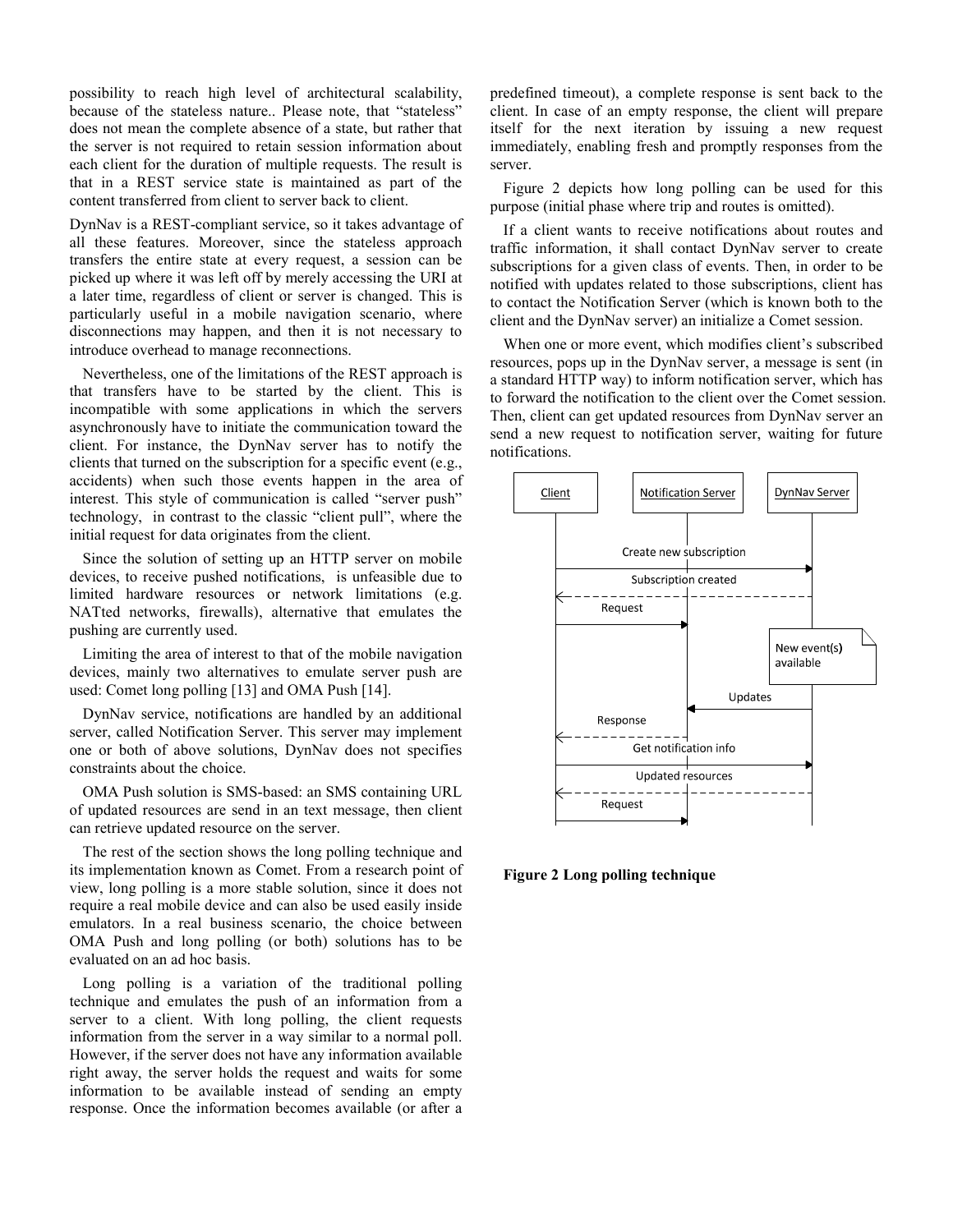#### *C. Resource Tree and data structure*



# **Figure 3 Resource structure**

Figure 3 describes the resource tree of the DynNav service. The *trip* resource contains the information about the journey, which is used by the server to propose a set of routes based on real time and forecast traffic information. In fact, a trip can contain the links to a set of *routes* resources. Upon reading the route resource, the application can access routing information and related traffic information (traffic events and road network performance parameters). In details, the route resource contains the sequence of the proposed road segments that allow to reach the final destination; furthermore performance parameters are provided (regular travelling time, delay, speed) for each segment. In the route resources, links to related traffic events are also available. In case of a long and complex route, the route itself can be preliminary encoded in summarized format and the server will provide only the most important segments of the route.

By reading the DynNav *route* resource, the ND can have access to traffic information, as defined by TPEG, in an more efficient way, requesting from the server customized information, related to the expected route and for the selected time interval. This flexibility, originally not possible in old TPEG implementations because of the unidirectional communication channel, is enabled in our implementation because of the bidirectional interaction allowed between ND

and servers; as a consequence, performance parameters can be estimated with higher resolution than it was in previous TPEG implementations (broadcast media, XML file access).

Another resource of DynNav is the *area*: it is used to get access to information (traffic events, POI, etc.) based on a geographical area; applications can select the geographical area, the time interval and the categories of interest, as defined by TPEG.

The *subscription* resource is used by the user to subscribe to the notification service, which is available for the following resources:

- Trip: in order to get notified about:
	- o new traffic events related to the set of routes defined for the trip
	- o updated performance parameters for each route defined for the trip
	- o new alternative route proposals in case of congestion
- Area: in order to be notified of new traffic events and performance parameters updates

The notification mechanism enables advanced feature in the DynNav application such as:

- rerouting in case of obstruction on the proposed route
- delivery of new traffic events and performance parameters with throughput optimization with respect to broadcasting and XML approaches.

The last resource is the list of Point of Interest [6] available in a selected area; POI categories can be selected by the user according to classification defined in [7] . As the POI list may be related to a route, a child resource of route has been defined for this purpose.

#### *D. Data Structures*

This application is designed to reuse as much as possible data structures already defined by standardization fora. In details, the application refers to the structure defined in rtmML document [2] for traffic events and network performance, in locML [2] for location entity description (both documents have been issued by TPEG group in ISO TC 204), in the IETF RFC 4776 [8] for Civic Address data format, and finally to a W3C specification [6] for POI information.

As no public standards are available for encoding route information, a novel encoding schema has been proposed: a route is constituted by a sequence of segments, each segment includes information on origin and destination, link name, measured or forecast performance parameters (travelling time in regular conditions, delays, expected speed), segment shape (sequence of points for graphical representation on the map).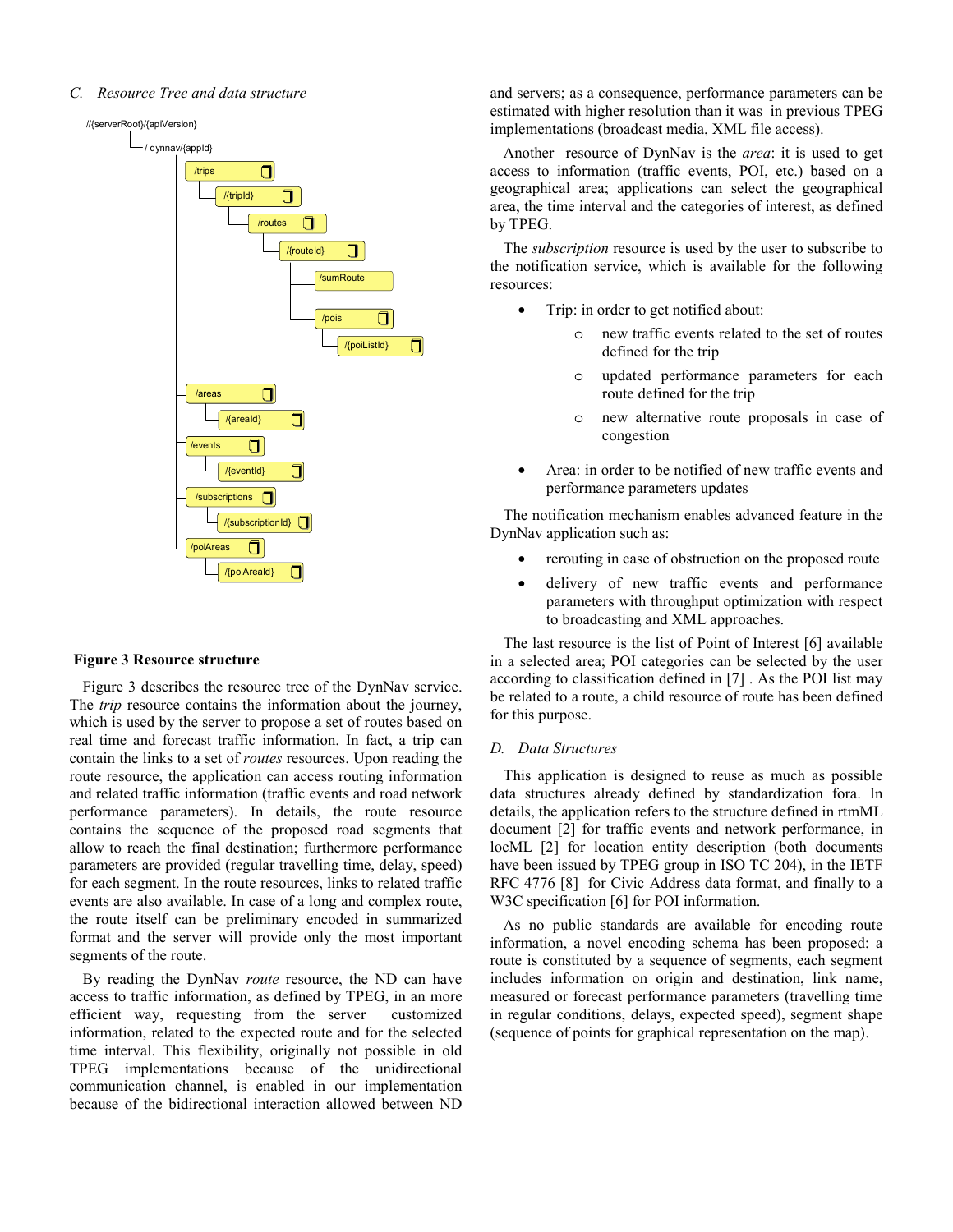V. DETAILED DESCRIPTION OF A POSSIBLE INFORMATION FLOW

This section describes a typical scenario of a DynNav application where a lightweight ND requests route and traffic information from the DynNav server. The main functionalities defined for this scenario are: (1) the delivery of route information, (2) the subscription to notification services for new traffic events, updated road network performance parameters, (3) current position reporting by the application, (4) the re-routing in case of congestion along the proposed route and in case of deviation and diversion from the route in use. With this set of functionalities, the user receives all along the journey real-time optimal routing information, based on measured/forecast traffic parameters and reported traffic events, encoded according to ISO TPEG schema. In the proposed scenario, route estimation is provided by a centralized entity (DynNav server) exploiting an overall perspective on road network performances; this feature is not possible in current TPEG technology, where routing functionality always pertains to the ND.

In the proposed implementation example, a user of the DynNav application defines the journey in terms of starting point, destination and other preferences, which are sent to the DynNav server by the ND. The DynNav server will reply with a set of routes that match with journey parameters, taking into account real time and forecast traffic information. For bandwidth optimization, the routes are available in the DynNav server in two different formats, summarized and full. In a preliminary stage, the application accesses to the proposed routes in summarized format; with this information the user can select one or more preferred routes: requesting for them the full format (the not selected roots are removed by the application). In case of limited complexity and length of the journey, the proposed routes may be accessed right from the beginning in full format.

The application subscribes to notification services for receiving traffic information updates for the current routes (performance parameters and traffic events for selected categories) and alternative route proposals in case of congestion along the proposed ones.

The application may optionally update its current position on the DynNav server after the vehicle drives a certain distance. With this information, the server will delete segments already travelled from the reference route(s) and remove routes that are no longer compatible with the current position.

Afterwards, the user deviates and diverts from the current route, the application uploads its updated current position, and the DynNav server recognizes that the current position is not compatible with current route(s) and estimates a new one that is notified to the application. To minimize the interaction with the user (for safety reasons), the notification service will be automatically extended to the new proposed route(s) for receiving related updates (events and performance parameters).

Later, due to a traffic jam on the selected route, the DynNav server notifies the application of updated traffic information for the selected route and a proposal of an alternative route, estimated on road network performances measurements. The application accesses to new traffic parameters for the current route and to the proposed alternative route. The DynNav server will automatically provide notification service for the new proposed route if not explicitly removed by the user.

The following Figure 4 provides the message flow for the described scenario.



**Figure 4 Message flow of possible implementation** 

#### VI. CONCLUSIONS

This article describes an application for vehicle routing based on real time traffic information on the road network. This service has been endorsed as standard solution for Dynamic Navigation by Open Mobile Alliance OMA standardization Forum.

The service is based on information structure defined by ISO TC 204 (Travel and Transport Information) and represents a step ahead with respect to existing services. State of the art IT Technologies have be exploited: REST NetAPI for its advantage for SW developers, Long Polling technology for Push functionalities of real time updated information.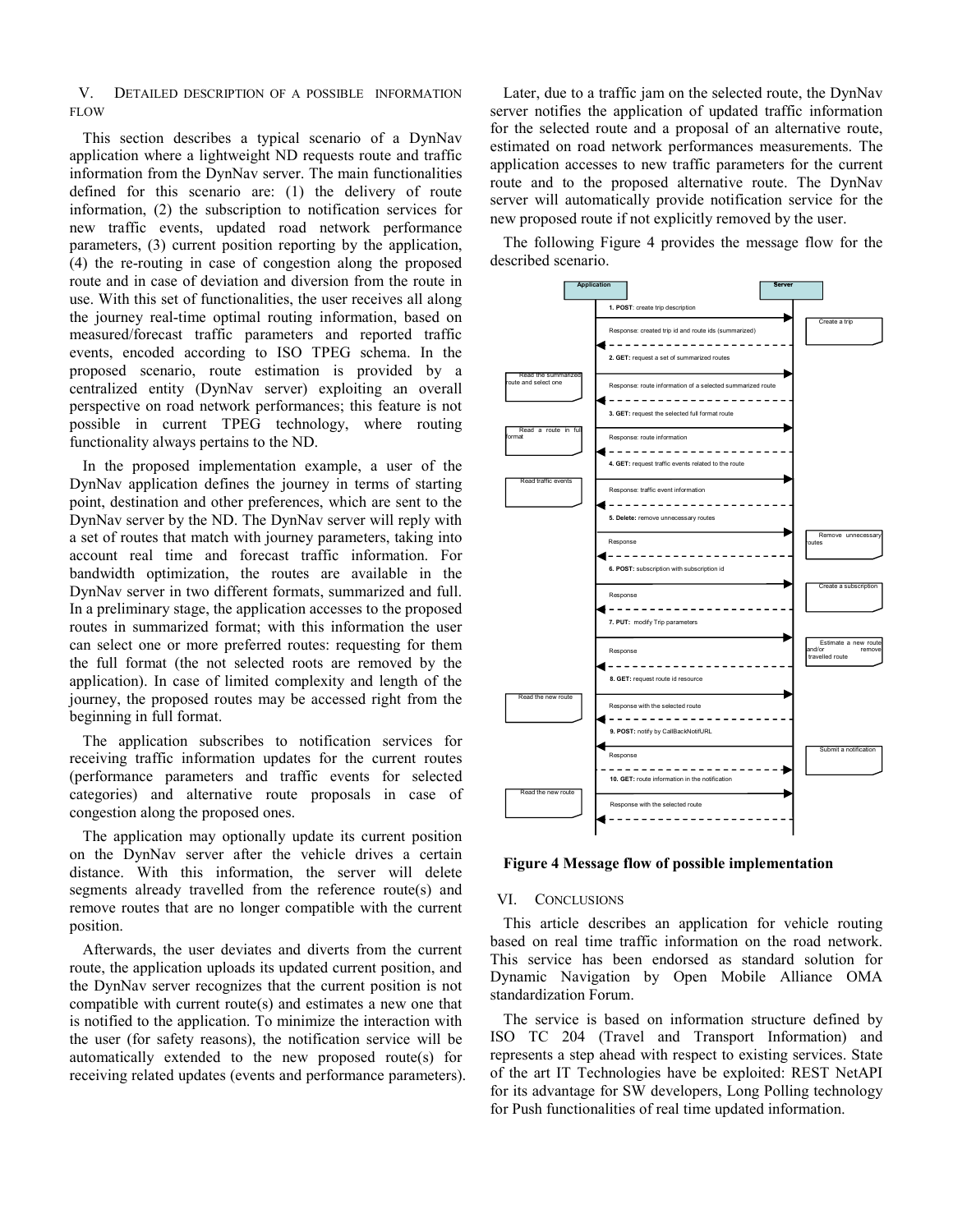#### ACKNOWLEDGMENT

We thanks Hongbeom Ahn (LG Electronics) for his commitment in the development of the OMA DynNav Application.

#### **BIBLIOGRAPHY**

- [1] Traffic and Travel Information (TTI)" ISO/TS 18234, URL: http://www.iso.org/iso/iso\_catalogue/catalogue\_tc/catalogue\_detail.htm? csnumber=37265
- [2] Traffic and Travel Information (TTI)" ISO/TS 24530, URL:http://www.iso.org/iso/iso\_catalogue/catalogue\_tc/catalogue\_tc\_br owse.htm?commid=54706
- [3] "Secure User Plane Location", Version 2.0, Open Mobile Alliance™, OMA-ERP-SUPL-V2\_0, URL:http://www.openmobilealliance.org/
- [4] "OMA Dynamic Navigation Enabler", Open Mobile Alliance™, OMA-ER-DynNav-V1\_0, URL:http://www.openmobilealliance.org/
- [5] "OMA Dynamic Navigation Enabler", Open Mobile Alliance™, OMA-TS-REST-NeAPI-DynNav-V1\_0, URL:http://www.openmobilealliance.org/
- [6] W3C Points of Interest Core, URL:http://www.w3.org/TR/2011/WDpoi-core-20110512/
- [7] Forte et Al; IETF draft Labels for Common Location-Based Services, URL:http://tools.ietf.org/html/draft-forte-ecrit-service-classification-03
- [8] IETF RFC 4776, Dynamic Host Configuration Protocol (DHCPv4 and DHCPv6) Option for Civic Addresses Configuration Information
- [9] M. Colonna, P. Lovisolo, et al. "Real-Time Urban Monitoring Using Cell Phones: A Case Study in Rome", IEEE TRANSACTIONS ON INTELLIGENT TRANSPORTATION SYSTEMS
- [10] "Architectural Styles and the Design of Network-based Software Architectures", Roy Fielding, 2000, URL: http://www.ics.uci.edu/~fielding/pubs/dissertation/top.htm
- [11] "Hypertext Transfer Protocol -- HTTP/1.1", R. Fielding, J. Gettys, J. Mogul, H. Frystyk, L. Masinter, P. Leach, T. Berners-Lee, Internet Engineering Task Force RFC2616, June 1999.
- [12] "OMA Guidelines for RESTful Network APIs V1.0", Open Mobile Alliance™, 2012, URL:

http://www.openmobilealliance.org/Technical/release\_program/Guidelin esREST.aspx

- [13] "RESTful Web Services and Comet", C. McDonald and R. Palkovic, 2008, URL: http://www.oracle.com/technetwork/systems/articles/cometslideshow-139170.html
- [14] "OMA Push V2.2", Open Mobile Alliance™, URL: http://www.openmobilealliance.org/technical/release\_program/push\_v2\_ 2.aspx